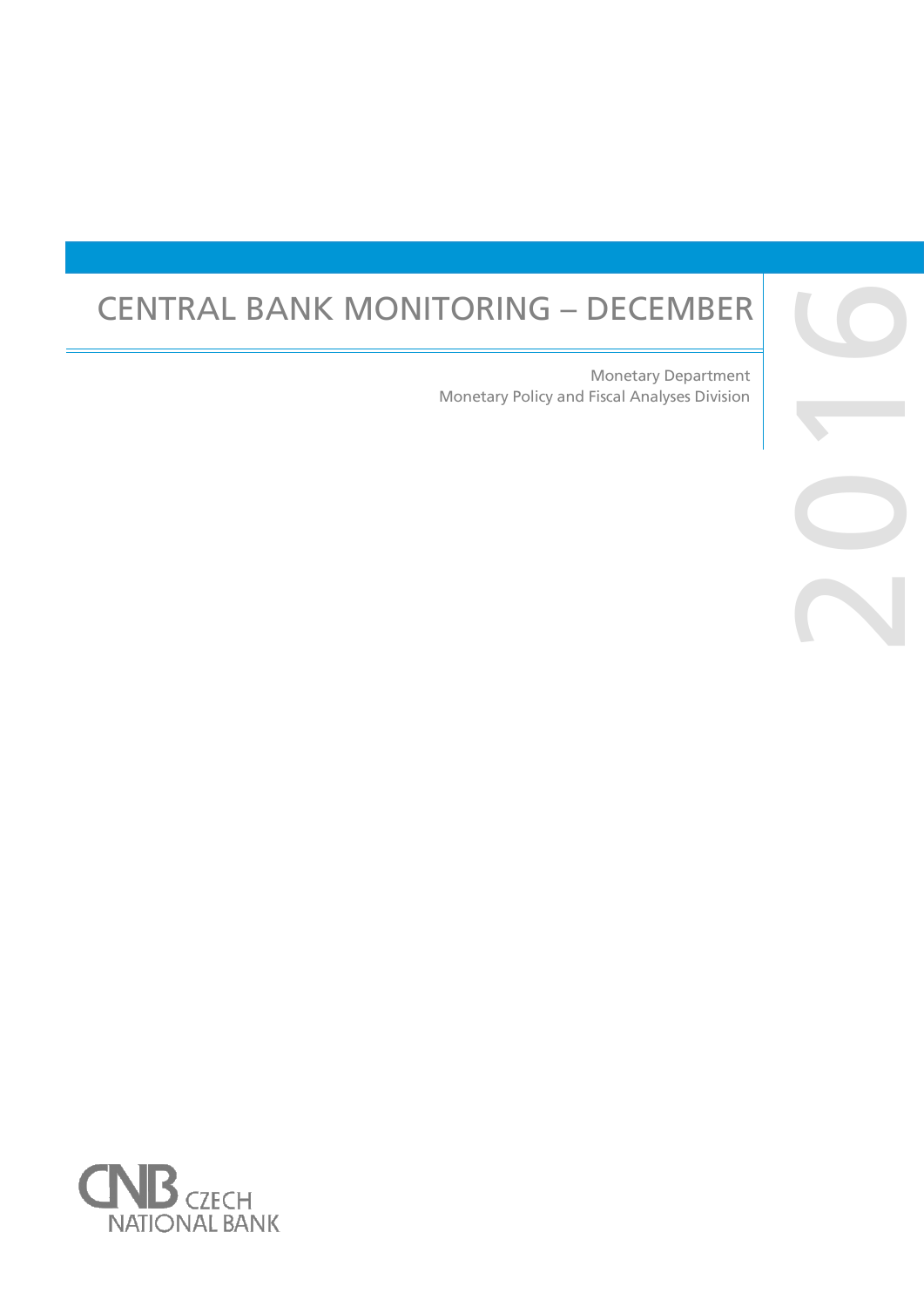## **In this issue**

*Most of the central banks under review are maintaining their interest rates at the current low level or considering a further monetary policy easing. For example, Norges Bank is considering lowering its key rate and the Riksbank increasing the volume of purchased bonds. The Reserve Bank of New Zealand has lowered the key rate further. The ECB left interest rates unchanged in the previous period but extended its bond purchase programme and adjusted its parameters. On the other hand, the global economy is watching anxiously whether the Fed's interest rates increase as expected at the close of this year.* Spotlight *addresses the effect of climate change on the financial sector, including central bank policies. In our* Selected speech*, member of the Executive Board of the Deutsche Bundesbank Andreas Dombret focuses on the perspectives of business models of commercial banks.*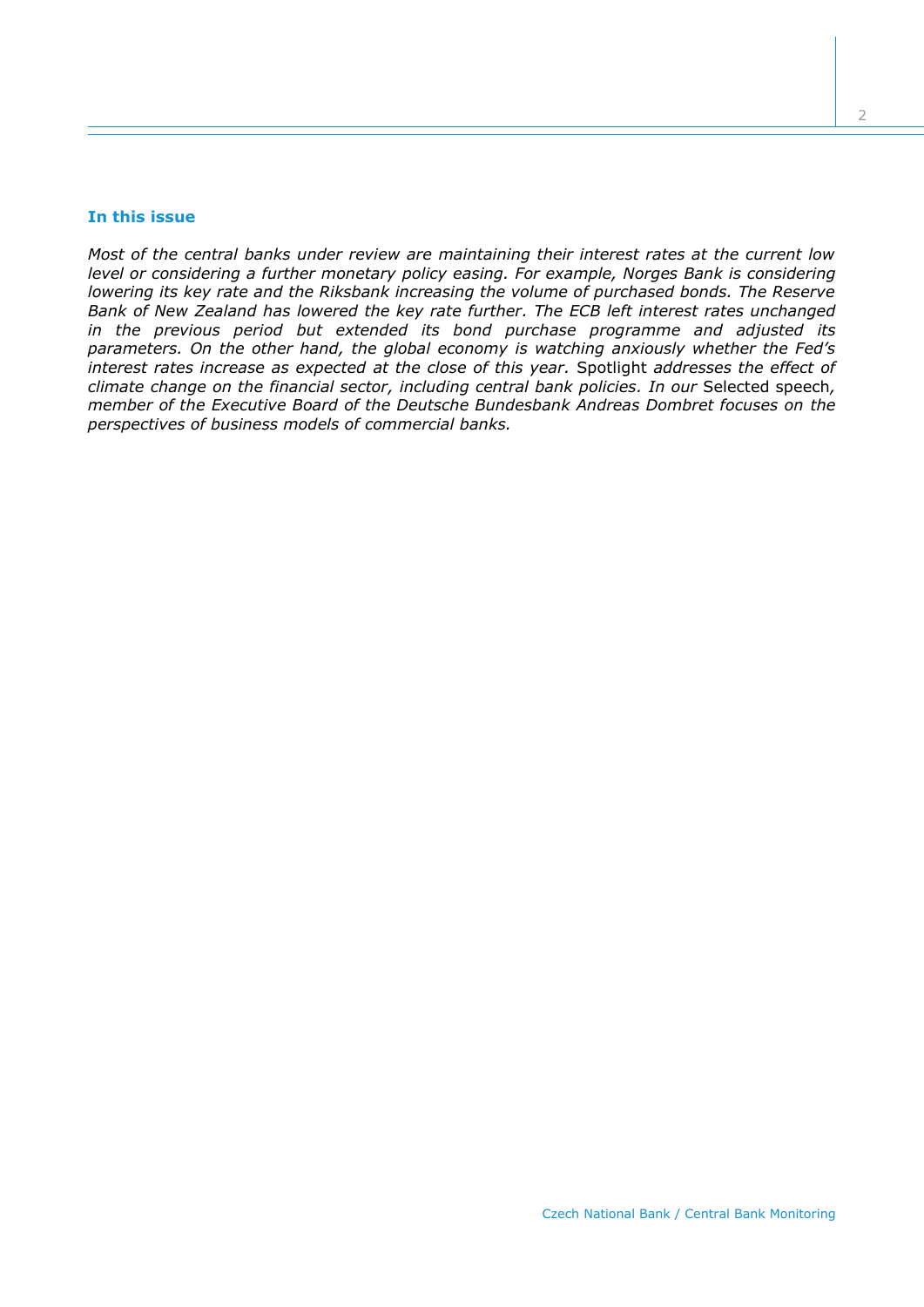3

## **1. LATEST MONETARY POLICY DEVELOPMENTS AT SELECTED CENTRAL BANKS**

#### **Key central banks of the Euro-Atlantic area**

|                                                                                                                                                                                                                                                                                                                                                                                                                                | <b>Euro area (ECB)</b>            | <b>USA (Fed)</b>                                                     | <b>United Kingdom (BoE)</b>                      |  |  |  |  |
|--------------------------------------------------------------------------------------------------------------------------------------------------------------------------------------------------------------------------------------------------------------------------------------------------------------------------------------------------------------------------------------------------------------------------------|-----------------------------------|----------------------------------------------------------------------|--------------------------------------------------|--|--|--|--|
| Inflation target                                                                                                                                                                                                                                                                                                                                                                                                               | $< 2\%$ <sup>1</sup>              | $2\%^{2}$                                                            | 2%                                               |  |  |  |  |
| <b>MP</b> meetings<br>(rate changes)                                                                                                                                                                                                                                                                                                                                                                                           | 20 Oct (0.00)<br>8 Dec (0.00)     | 20-21 Sep (0.00)<br>$1 - 2$ Nov $(0.00)$                             | 15 Sep (0.00)<br>3 Nov (0.00)                    |  |  |  |  |
| <b>Current basic rate</b>                                                                                                                                                                                                                                                                                                                                                                                                      | $0.00\%$ ; $-0.40\%$ <sup>3</sup> | $0.25 - 0.50%$                                                       | 0.25%                                            |  |  |  |  |
| <b>Latest inflation</b>                                                                                                                                                                                                                                                                                                                                                                                                        | $0.6\%$ (Nov 2016) <sup>4</sup>   | 1.6% (Oct 2016)                                                      | 0.9% (Oct 2016)                                  |  |  |  |  |
| <b>Expected MP meetings</b>                                                                                                                                                                                                                                                                                                                                                                                                    | 19 Jan<br>9 Mar                   | 13-14 Dec<br>31 Jan - 1 Feb                                          | 15 Dec<br>2 Feb                                  |  |  |  |  |
| Other expected events                                                                                                                                                                                                                                                                                                                                                                                                          | 9 Mar<br>publication of forecast  | 18 Jan: publication of Beige<br>Book, Feb: Monetary Policy<br>Report | 2 Feb: publication of<br><b>Inflation Report</b> |  |  |  |  |
| Expected rate movements <sup>6</sup>                                                                                                                                                                                                                                                                                                                                                                                           |                                   |                                                                      |                                                  |  |  |  |  |
| <sup>1</sup> ECB definition of price stability "below but close to 2%"; <sup>2</sup> January 2012 definition of inflation target; <sup>3</sup> deposit rate;<br><sup>4</sup> flash estimate; <sup>5</sup> the meeting includes a summary of FOMC economic forecasts and a press conference by the<br>FOMC Chairman; <sup>6</sup> direction of expected change in rates in coming quarter taken from Consensus Forecast survey. |                                   |                                                                      |                                                  |  |  |  |  |
| Key interest rates<br>1.00<br>0.75                                                                                                                                                                                                                                                                                                                                                                                             |                                   | Inflation<br>$\overline{2}$                                          |                                                  |  |  |  |  |
| 0.50<br>0.25<br>0.00                                                                                                                                                                                                                                                                                                                                                                                                           |                                   | $\mathbf{1}$<br>$\Omega$                                             |                                                  |  |  |  |  |
| 12/15<br>2/16<br>6/16<br>4/16<br>8/16<br>10/16<br>12/16<br>10/15<br>4/16<br>6/16<br>12/15<br>2/16<br>8/16<br>10/16<br>·UK<br><b>USA</b><br>-USA —<br>euro area<br>UK - euro area                                                                                                                                                                                                                                               |                                   |                                                                      |                                                  |  |  |  |  |

The **ECB** did not change its key interest rates; it extended the asset purchase programme (APP) in line with prevailing expectations, at least until the end of 2017, but at the same time announced surprisingly that it would reduce their monthly volume by EUR 20 billion from April 2017 (i.e. from the current EUR 80 billion to EUR 60 billion). It also adjusted certain details of the purchases (see *News*). The ECB also confirmed that it expects interest rates to remain at the current low level or lower levels after the asset purchases end. The current ECB forecast remains broadly the same as in September. The ECB expects GDP to grow by 1.7% in 2016 and 2017 and by 1.6% in 2018. Inflation will remain very low in 2016 (0.2%) and increase to 1.3% and 1.5% in 2017 and 2018 respectively.

The **Fed** left interest rates unchanged in the range of 0.25–0.50% in November. Markets expect an increase in rates before the end of 2016 practically with certainty. Three of the ten FOMC members advocated an interest rate increase of 0.25 pp at the November meeting. According to the FOMC, inflation will remain low. The Fed expects the 2% target to be hit in the medium term. The GDP growth estimate for Q3 was 3.2% as against expectations of 2.9%, which is the best result in two years, driven mainly by exports.

The **BoE** left its key interest rate at 0.25%. It has purchased bonds totalling GBP 10 billion since August 2016; this programme should take 18 months. It also purchases government bonds in series; aggregate holdings of government securities will thus amount to GBP 435 billion. Inflation increased slightly, to 0.9% in October. The BoE expects it to rise further, to around 2.7% in 2018. It will largely be affected by the recent depreciation of the pound and the subsequent growth in import prices. At 2.3%, the published figure for GDP growth in Q3 exceeded the BoE's expectations, due mainly to growth in the services sector.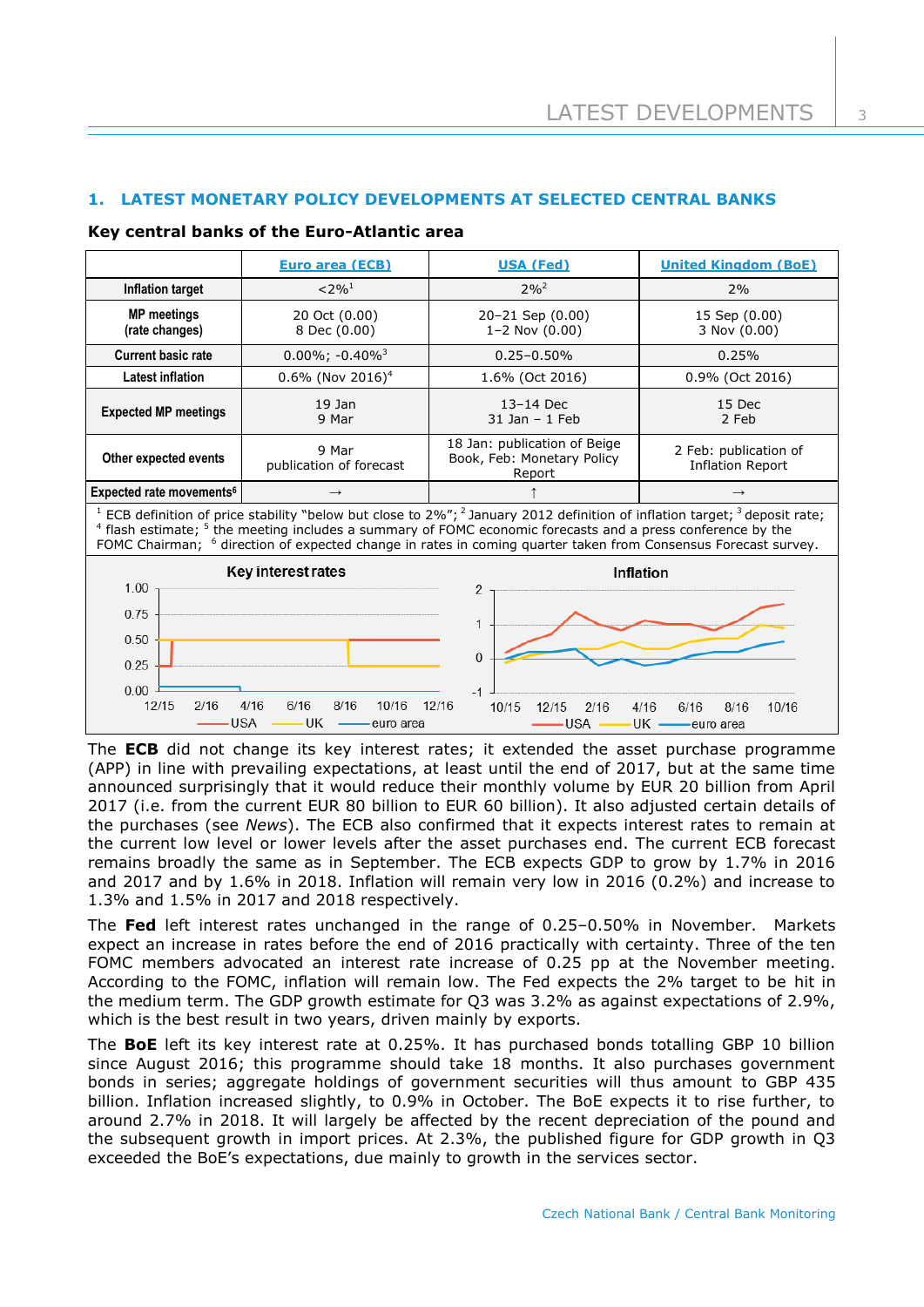|                                                                                                                                                                                      | <b>Sweden (Riksbank)</b><br><b>Hungary (MNB)</b> |                                                   | <b>Poland (NBP)</b>                                |  |  |  |
|--------------------------------------------------------------------------------------------------------------------------------------------------------------------------------------|--------------------------------------------------|---------------------------------------------------|----------------------------------------------------|--|--|--|
| Inflation target                                                                                                                                                                     | 2%                                               | 3%                                                | 2.5%                                               |  |  |  |
| <b>MP</b> meetings<br>26 Oct (0.00)<br>(rate changes)                                                                                                                                |                                                  | 20 Sep (0.00)<br>25 Oct (0.00)<br>22 Nov (0.00)   | 4-5 Oct (0.00)<br>8-9 Nov (0.00)<br>6-7 Dec (0.00) |  |  |  |
| <b>Current basic rate</b>                                                                                                                                                            | $-0.50 \%$ ; $-1.25\%$ <sup>2</sup>              | $0.9\%$ ; -0.05% <sup>2</sup>                     | 1.50%                                              |  |  |  |
| <b>Latest inflation</b>                                                                                                                                                              | 1.2% (Oct 2016)                                  | 1.0% (Oct 2016)                                   | 0% (November 2016)                                 |  |  |  |
| <b>Expected MP meetings</b>                                                                                                                                                          | 20 Dec<br>14 Feb                                 |                                                   | $10 - 11$ Jan<br>$7-8$ Feb<br>$7-8$ Mar            |  |  |  |
| 15 Feb: publication of<br>Other expected events<br>Monetary Policy Report                                                                                                            |                                                  | 28 Mar: publication of<br><b>Inflation Report</b> | 13 Mar: publication of<br><b>Inflation Report</b>  |  |  |  |
| Expected rate movements <sup>1</sup>                                                                                                                                                 | $\rightarrow$                                    | $\rightarrow$                                     | $\rightarrow$                                      |  |  |  |
| <sup>1</sup> Direction of expected change in rates in coming quarter taken from Consensus Forecast survey; $^2$ deposit rate.                                                        |                                                  |                                                   |                                                    |  |  |  |
| 2.00<br>1.50                                                                                                                                                                         | Key interest rates                               | <b>Inflation</b><br>2                             |                                                    |  |  |  |
| 1<br>1.00<br>0.50<br>0<br>0.00<br>$-1$<br>$-0.50$<br>$-1.00$<br>$-2$                                                                                                                 |                                                  |                                                   |                                                    |  |  |  |
| 12/15<br>12/16<br>2/16<br>4/16<br>6/16<br>8/16<br>10/16<br>10/15<br>12/15<br>4/16<br>6/16<br>8/16<br>10/16<br>2/16<br>POL<br><b>SWE</b><br>– HUN<br>-HUN<br><b>POL</b><br><b>SWE</b> |                                                  |                                                   |                                                    |  |  |  |

## **Selected central banks of inflation-targeting EU countries**

The **Riksbank** left its key interest rate at -0.5% in October and moved closer to reaching the total planned volume of bond purchases amounting to SEK 245 billion in 2016. A decision to increase the volume of purchased bonds and an extension of the programme can be expected in December. The Riksbank does not rule out a further lowering of the repo rate and, compared to the September forecast, it expects to maintain it at a low level six months longer, i.e. it places the first expected rise in the rate to late 2017 and early 2018. The main motivation for continued expansionary monetary policy is to reduce the risk of interrupting the current upward trend in inflation. The Riksbank lowered the inflation outlook only marginally for 2016 (to 1% and 1.4% for CPI and CPIF respectively), but more significantly for 2017 (to 1.4% and 1.6% for CPI and CPIF respectively).

The **MNB** left its key interest rate unchanged at 0.9%. The deposit rate remains at -0.05%. However, it narrowed the rate corridor, as it lowered twice the upper boundary of the interest rate band in the form of the overnight lending rate on secured loans to banks. It lowered this rate cumulatively by 0.25 pp to 0.90%, fostering a further easing of the monetary conditions. The economy in Hungary grew at 2% year on year in Q3, fast growth continued in retail trade and household consumption is expected to pick up. This is affected favourably by the labour market, where employment keeps growing and unemployment is declining. Since October, the MNB has limited the volume of money which commercial banks may deposit with it to HUF 900 billion, which, according to the MNB, means crowding out at least 200–400 billion of liquidity from the deposit facility. The MNB is also ready to apply unconventional or precisely targeted monetary policy instruments.

The **NBP** left its interest rate at 1.5%, where it has kept it for almost two years. Economic growth slowed to 2.5% year on year in Q3, mainly as a result of a decline in investment due to a lower drawdown of EU funds and also due to lower exports. The NBP expects household consumption and investment to grow faster next year. The decrease in consumer prices halted in November. However, the return to the inflation target will be rather gradual.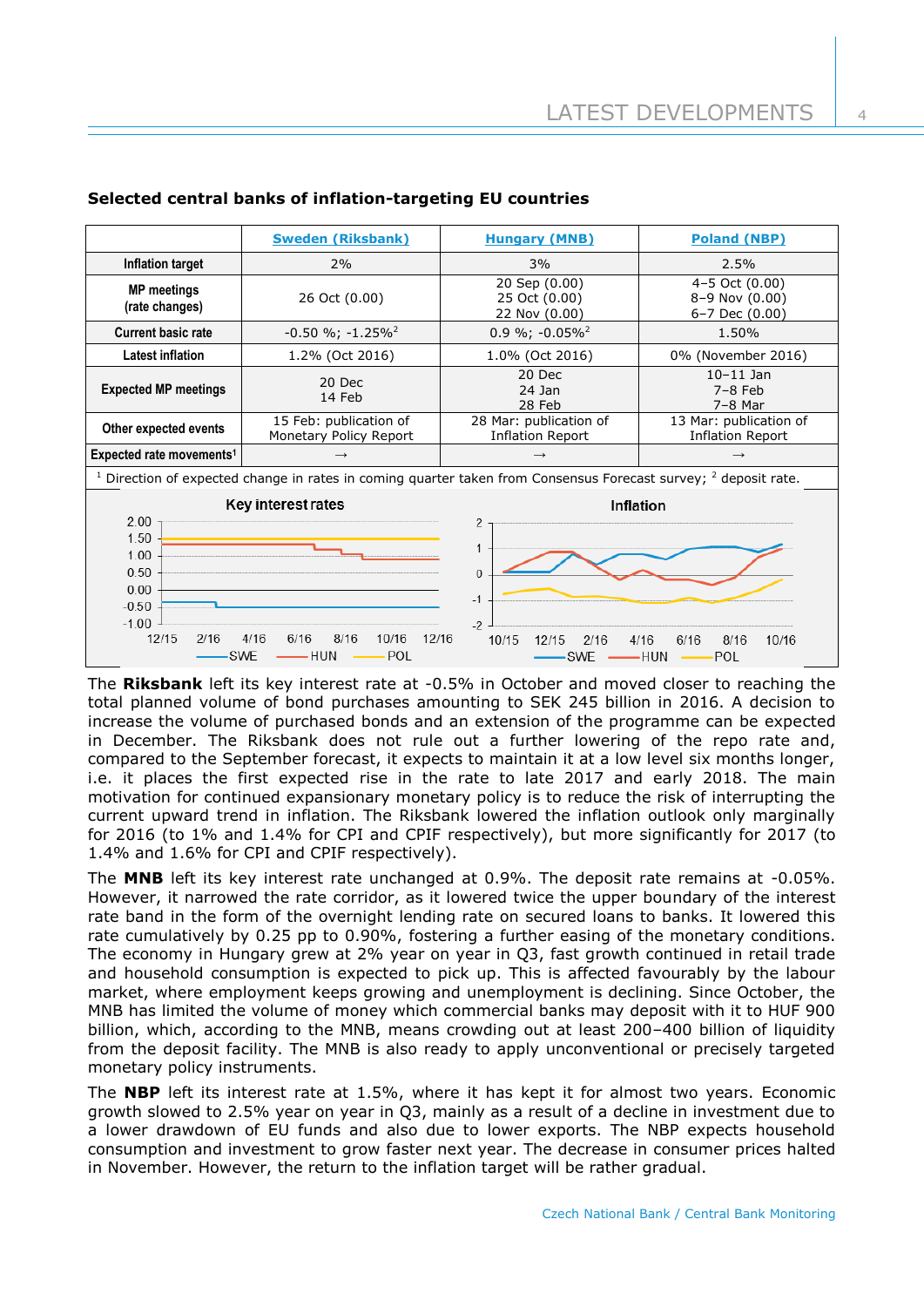|                                                                                                                                                                                                                                                                                                                                             | <b>Norway (NB)</b>                       | <b>Switzerland (SNB)</b>                                                    | <b>New Zealand (RBNZ)</b>                                    | <b>Canada (BoC)</b>                              |  |  |  |
|---------------------------------------------------------------------------------------------------------------------------------------------------------------------------------------------------------------------------------------------------------------------------------------------------------------------------------------------|------------------------------------------|-----------------------------------------------------------------------------|--------------------------------------------------------------|--------------------------------------------------|--|--|--|
| <b>Inflation target</b>                                                                                                                                                                                                                                                                                                                     | 2.5%                                     | $0 - 2%$                                                                    | 2%                                                           | 2%                                               |  |  |  |
| <b>MP</b> meetings<br>(rate changes)                                                                                                                                                                                                                                                                                                        | 22 Sep (0.00)<br>27 Oct (0.00)           | 15 Sep (0.00)                                                               | 22 Sep (0.00)<br>10 Nov (-0.25)                              | 19 Oct (0.00)<br>7 Dec (0.00)                    |  |  |  |
| <b>Current basic rate</b>                                                                                                                                                                                                                                                                                                                   | 0.50%<br>-0.50 reserve rate <sup>1</sup> | from $-1.25$ to $-0.25\%^2$ ;<br>$-0.75\%$ <sup>3</sup>                     | 1.75%                                                        | 0.5%                                             |  |  |  |
| Latest inflation                                                                                                                                                                                                                                                                                                                            | 3.7% (Oct 2016)                          | -0.2% (Oct 2016)                                                            | $0.4\%$ (2016 Q3)                                            | 1.5% (Oct 2016)                                  |  |  |  |
| <b>Expected MP meetings</b>                                                                                                                                                                                                                                                                                                                 | 15 Dec<br>16 Mar                         | 15 Dec<br>16 Mar                                                            | 9 Feb<br>23 Mar                                              | 18 Jan<br>1 Mar                                  |  |  |  |
| Other expected events                                                                                                                                                                                                                                                                                                                       | 15 Dec:<br>Policy Report                 | 15 Dec:<br>publication of Monetary publication of Monetary<br>Policy Report | 9 Feb: publication of<br><b>Monetary Policy</b><br>Statement | 18 Jan: publication of<br>Monetary Policy Report |  |  |  |
| <b>Expected rate</b><br>movements <sup>4</sup>                                                                                                                                                                                                                                                                                              |                                          |                                                                             |                                                              |                                                  |  |  |  |
| $1$ only on reserves exceeding the quota; $2$ chart displays centre of band; $3$ negative deposit rate used to remunerate<br>bank's balances with the SNB in a graded manner by volume; 4 direction of expected change in rates in coming<br>quarter taken from Consensus Forecast survey or, in the case of New Zealand, from RBNZ survey. |                                          |                                                                             |                                                              |                                                  |  |  |  |
| Key interest rates<br>Inflation                                                                                                                                                                                                                                                                                                             |                                          |                                                                             |                                                              |                                                  |  |  |  |
| 3<br>5<br>4<br>$\overline{2}$<br>3<br>$\overline{2}$<br>1<br>$\Omega$<br>$\mathbf{0}$<br>-1<br>-2<br>$-1$<br>12/15<br>12/16<br>2/16<br>4/16<br>6/16<br>8/16<br>10/16<br>10/15<br>12/15<br>6/16<br>4/16<br>10/16<br>2/16<br>8/16<br>CHE<br><b>NZL</b><br>CAN<br>NOR<br>NOR<br><b>NZL</b><br>CAN<br>CHE                                       |                                          |                                                                             |                                                              |                                                  |  |  |  |

## **Other selected inflation-targeting countries**

The **NB** kept its interest rate unchanged at 0.50% at its previous meetings. Governor Olsen even mentioned its possible further decline at the September meeting (the forecast expects it to decline to 0.25% by the end of the year). Weaker growth prospects persist for the Norwegian economy, despite an increasing price of oil and the resulting benefits for the economy. Inflation stood at 3.7% in October. Property prices recorded an annual increase of 10%, with large cities showing even faster price growth. The countercyclical capital buffer rate remains unchanged at 1.5%.

The **SNB** left the interval for its monetary policy interest rate (3M LIBOR) at -1.25% – -0.25% at the June meeting; the rate used to remunerate banks' balances with the SNB was also unchanged at -0.75%. The negative interest rates and the willingness to intervene in the foreign exchange market express the central bank's intent to make the Swiss franc less attractive for foreign investors. At 1.3%, GDP growth lagged behind expectations in Q3; the SNB expects it to reach 1.5% in 2016 as a whole. According to a new forecast, the price level will slow its decline in the rest of the year and later rise gradually. The SNB expects deflation of 0.4% in 2016 as a whole and inflation of 0.2% and 0.6% in 2017 and 2018 respectively.

The **RBNZ** lowered its key rate by 0.25 pp to 1.75% in November to foster a correction of the previous appreciation of the exchange rate of the New Zealand dollar and, at the same time, to mitigate the decline in inflation and inflation expectations. Nevertheless, the decline in inflation in Q3, as expected by the bank, did not materialise and inflation is even expected to rise in Q4. The growth rate of property prices averaged 13% for the last six quarters.

The **BoC** left its key interest rate unchanged at 0.5%. At 1.5%, inflation lagged behind the BoC's expectations in October. This was due mainly to lower food prices. Core inflation is almost 2%. After a weaker H1, GDP growth picked up to a strong 3.5% in Q3, due mainly to higher growth in household consumption. The BoC renewed its 2% inflation target by another five-year period (for more details see *News*).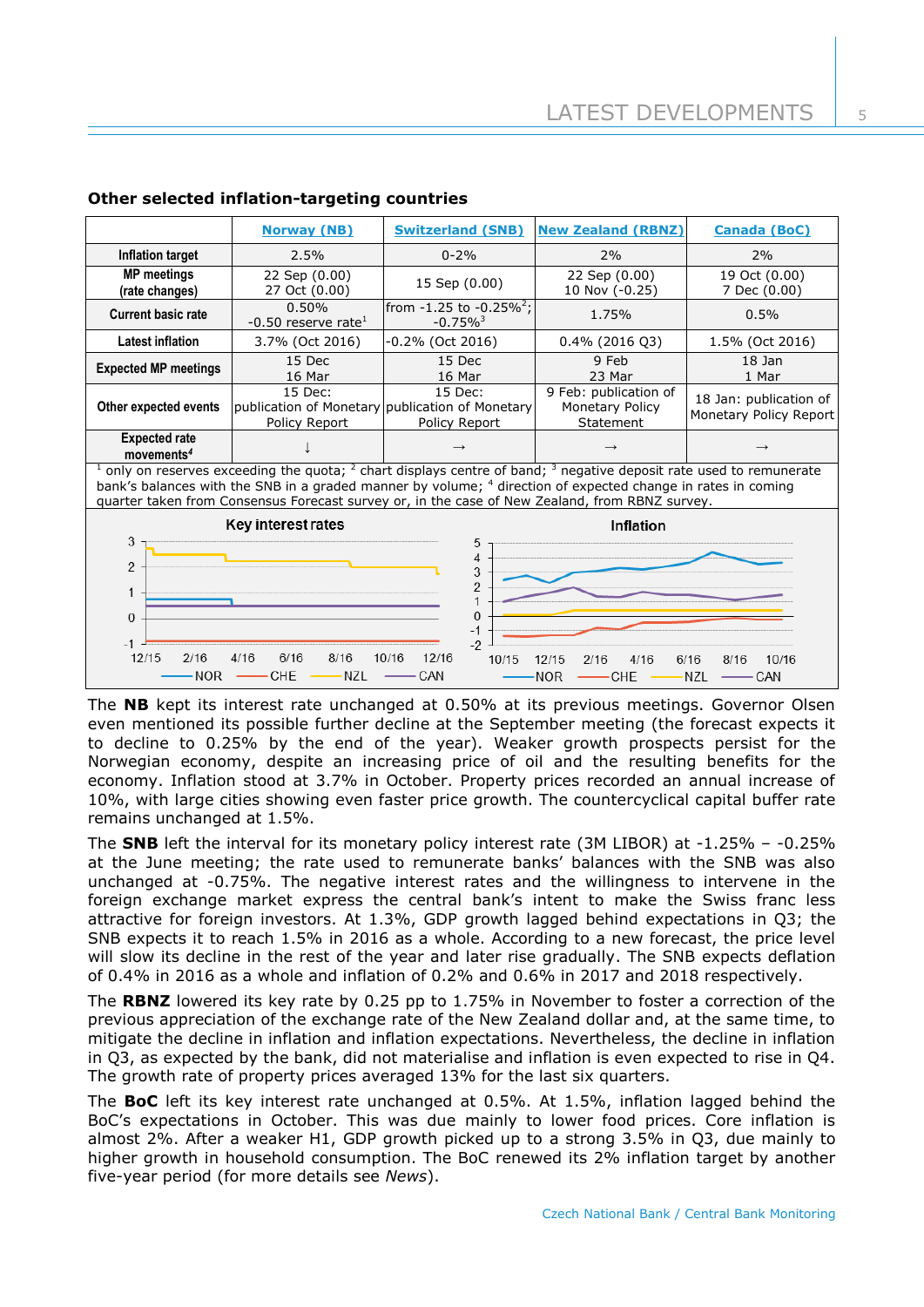6

## **2. NEWS**

1

## **ECB adjusts parameters of its [asset purchase programme \(APP\)](https://www.ecb.europa.eu/press/pr/date/2016/html/pr161208_1.en.html) as well as the [public](https://www.ecb.europa.eu/press/pr/date/2016/html/pr161208_2.en.html)  [sector purchase programme \(PSPP\)](https://www.ecb.europa.eu/press/pr/date/2016/html/pr161208_2.en.html)**

The APP will be extended by nine months until the end of 2017. The euro area central banks will be allowed to purchase securities with a yield below the ECB's deposit rate. The minimum remaining maturity for the PSPP will be decreased from two to one year. In addition, euro area central banks will have the possibility to accept cash as collateral in their PSPP securities lending facilities; the maximum overall limit for such transactions is EUR 50 billion. Until now, the PSPP lending programme accepted only collateral consisting entirely of German bonds, which further contributed to the lack of German government bonds on the repo market.

## **[Bank of Canada renews its 2% inflation target for another five-year period](http://www.bankofcanada.ca/2016/10/renewal-of-the-inflation-control-target-2016/)**

In October 2016, the BoC and the Government of Canada renewed the inflation target at 2% with a tolerance band of  $\pm 1\%$  for another five-year period, i.e. until the end of 2021. The targeted variable will continue to be defined in terms of the 12-month rate of change in the total consumer price index (CPI). However, this will change the observed measure of core inflation (CPIX) – the CPI index adjusted for the eight most volatile components and the effect of changes to indirect taxes – used since 2001. From 2017, the BoC will observe three new indicators which, according to its analyses, better capture long-term trends: CPI-common, CPI-median and CPI-trim.<sup>1</sup> At the same time, when pursuing monetary policy, the BoC will apply the "risk-management approach", i.e. it will also take into account risks to financial stability when achieving the inflation target. Less favourable inflation levels may be tolerated over a short-term horizon to avert the risks to financial stability which might have serious impacts in the long term (for more information about these changes see the background [information](http://www.bankofcanada.ca/wp-content/uploads/2016/10/background_nov11.pdf) and other BoC [documents\)](http://www.bankofcanada.ca/core-functions/monetary-policy/renewing-canadas-inflation-control-agreement/).

## **[Bank of Japan to focus on yield curve control](https://www.boj.or.jp/en/mopo/outline/qqe.htm/)**

The Bank of Japan (BoJ) introduced new measures to achieve 2% inflation. It abolished the previous targeted volume of asset purchases and will focus on yield curve control instead: it will continue to purchase government securities so that the 10Y government bond yield remains around zero. The interest rate on deposits of commercial banks with the BoJ remained at -0.1%. At the same time, the BoJ announced that easy monetary policy would continue until inflation exceeded 2% and stayed above this level in a stable manner.

## **[Mark Carney to continue as Governor of the Bank of England until June 2019](http://www.bankofengland.co.uk/publications/Pages/news/2016/080.aspx)**

Governor Mark Carney [announced i](http://www.bankofengland.co.uk/publications/Documents/other/governorletter311016.pdf)n October that, given the need for continuity at the time of the UK's exit from the European Union, he would extend his term to the end of June 2019. He thus decided to extend his five-year time of service he had announced at the time of his appointment to the office (a standard term of office of the BoE Governor is eight years). The BoE also [announced t](http://www.bankofengland.co.uk/publications/Pages/news/2016/067.aspx)hat Deputy Governor Minouche Shafik would leave the bank in February 2017 to become the Director of the prestigious London School of Economics (LSE).

## **[Riksbank to decide about digital currency within two years](http://www.riksbank.se/en/Press-and-published/Speeches/2016/Skingsley-Should-the-Riksbank-issue-e-krona/)**

The Riksbank is discussing a possible introduction of a digital currency issued by the central bank in the coming two years. According to Vice-Governor C. Skingsley, this digital currency

 $1$  CPI-trim (trimmed mean) is a measure of core inflation that excludes CPI components whose rates of change in a given month are located in the tails of the distribution of price changes. CPI-median (weighted median) is a measure of core inflation corresponding to the price change located at the 50th percentile (in terms of CPI basket weights) of the distribution of price changes in a given month. CPI-common (common component) is a measure of core inflation that tracks common price changes across categories in the CPI basket.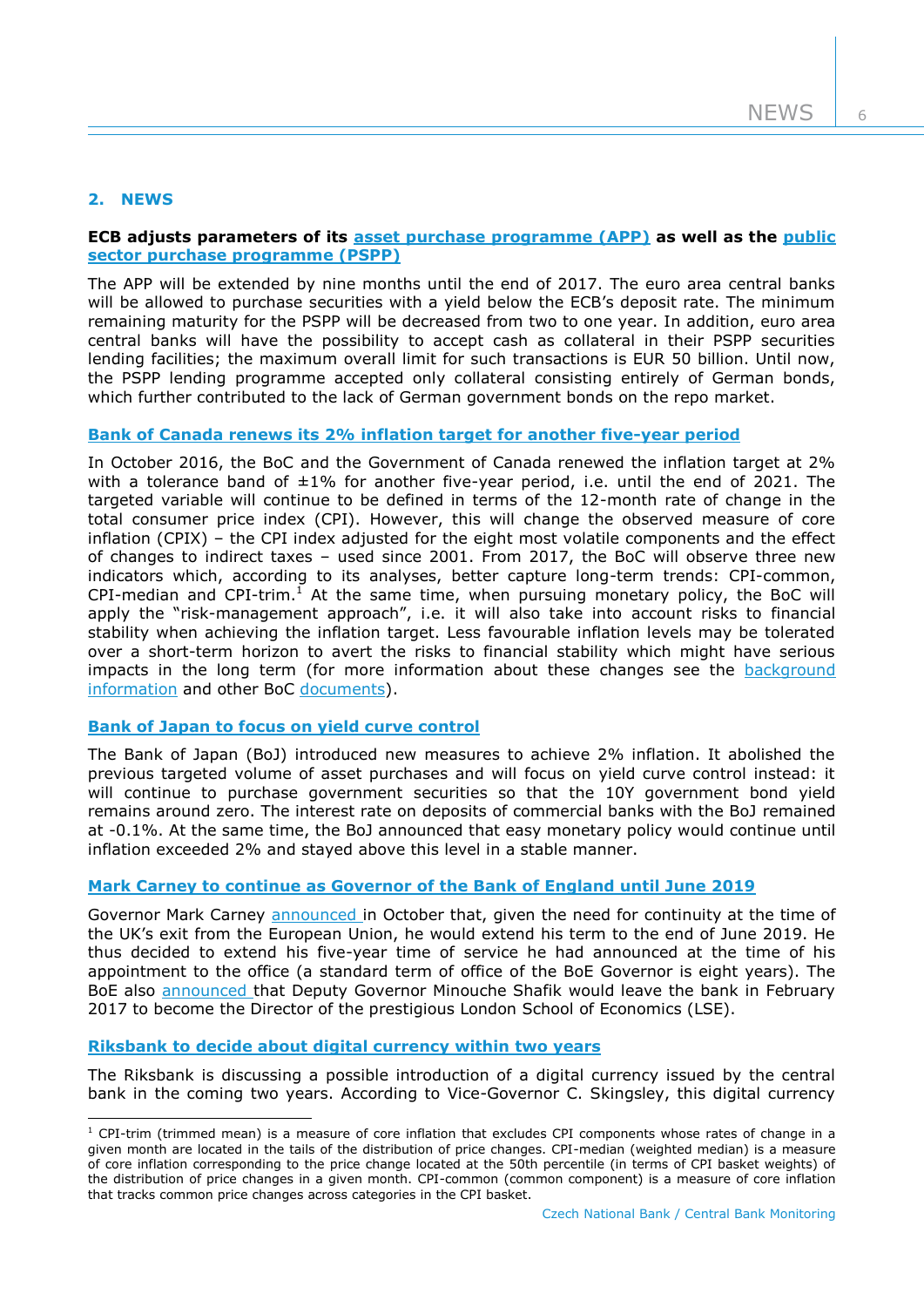7

("e-krona") should not replace current cash but only complement it. The aim of the currently launched project is to propose principles of its possible functioning and investigate what possible problems might arise after its introduction. The introduction of a digital currency provided by the central bank directly to the people (i.e. without the involvement of commercial banks) was also addressed in a [speech b](http://www.bankofengland.co.uk/publications/Pages/speeches/2016/886.aspx)y Vice-Governor of the Bank of England B. Broadbent in early 2016. He believes a greater shift of deposits of retail clients away from commercial banks to the central bank would reduce availability of liquidity to commercial banks, impair their lending ability and threaten their current business models. For this reason, C. Skingsley suggests that deposits in the e-krona should not be remunerated.

## **Governor of the Central Bank of Mexico to take on top job at the BIS**

The Central Bank of Mexico (Banco de México, BdM) [announced](http://www.banxico.org.mx/informacion-para-la-prensa/comunicados/miscelaneos/boletines/%7B1ADDC753-164D-9446-2454-201D2D9509BD%7D.pdf) that its governor Agustin Carstens would resign from his post in July next year to run the Bank for International Settlements (BIS) as its General Manager from October 2017. He is going to replace the outgoing Jaime Caruana, the BIS General Manager since 2009. Carstens, a respected governor, has been at the helm of Mexico's central bank since 2010. In January 2016 he was appointed for another six-year period, but he is not going to complete his term as a result of accepting the new BIS position.

## **[India changes the highest denominations of banknotes in circulation](https://rbi.org.in/Scripts/BS_PressReleaseDisplay.aspx?prid=38520)**

The government of India [withdrew t](http://finmin.nic.in/press_room/2016/press_cancellation_high_denomination_notes.pdf)wo banknotes with the highest denominations (INR 500 and 1,000) in early November in order to tackle counterfeiting and combat corruption, tax evasion and terrorism financing. The RBI also put two new banknotes into circulation (INR 500 and 2,000). This measure caused chaos in the Indian economy, where cash transactions account for a substantial part of payments, as the previous two highest denominations account for more than 80% of banknotes in circulation, banks do not have enough new banknotes available for exchange and more than a half of ATMs are not technically ready to dispense the new banknotes. In response to the panic, the Reserve Bank of India (RBI) issued a [statement](https://rbi.org.in/Scripts/BS_PressReleaseDisplay.aspx?prid=38568)  assuring that it had enough new banknotes available and that preparations were in progress for their transport to bank branches all over the country. As a result of the inflow of cash into banks (almost INR 3 billion in the first four days), a decline in short-term interest rates is expected.

#### **[Big data in central banking](http://www.centralbanking.com/central-banking/feature/2474825/big-data-in-central-banking-2016-survey)**

Central Banking conducted a survey among central banks during August and September examining how central banks view big data. Anonymous replies were provided by 42 central banks worldwide. According to the [results,](http://www.centralbanking.com/digital_assets/10569/066-083_CB27.2_Nov2016_Survey.pdf) central banks have an active interest in big data and aim to improve processing technology. Big data is predominantly regarded as useful for research, but a significant minority sees scope for its immediate involvement in central bank policy-making, especially monetary policy and to a lesser extent also macroprudential policy.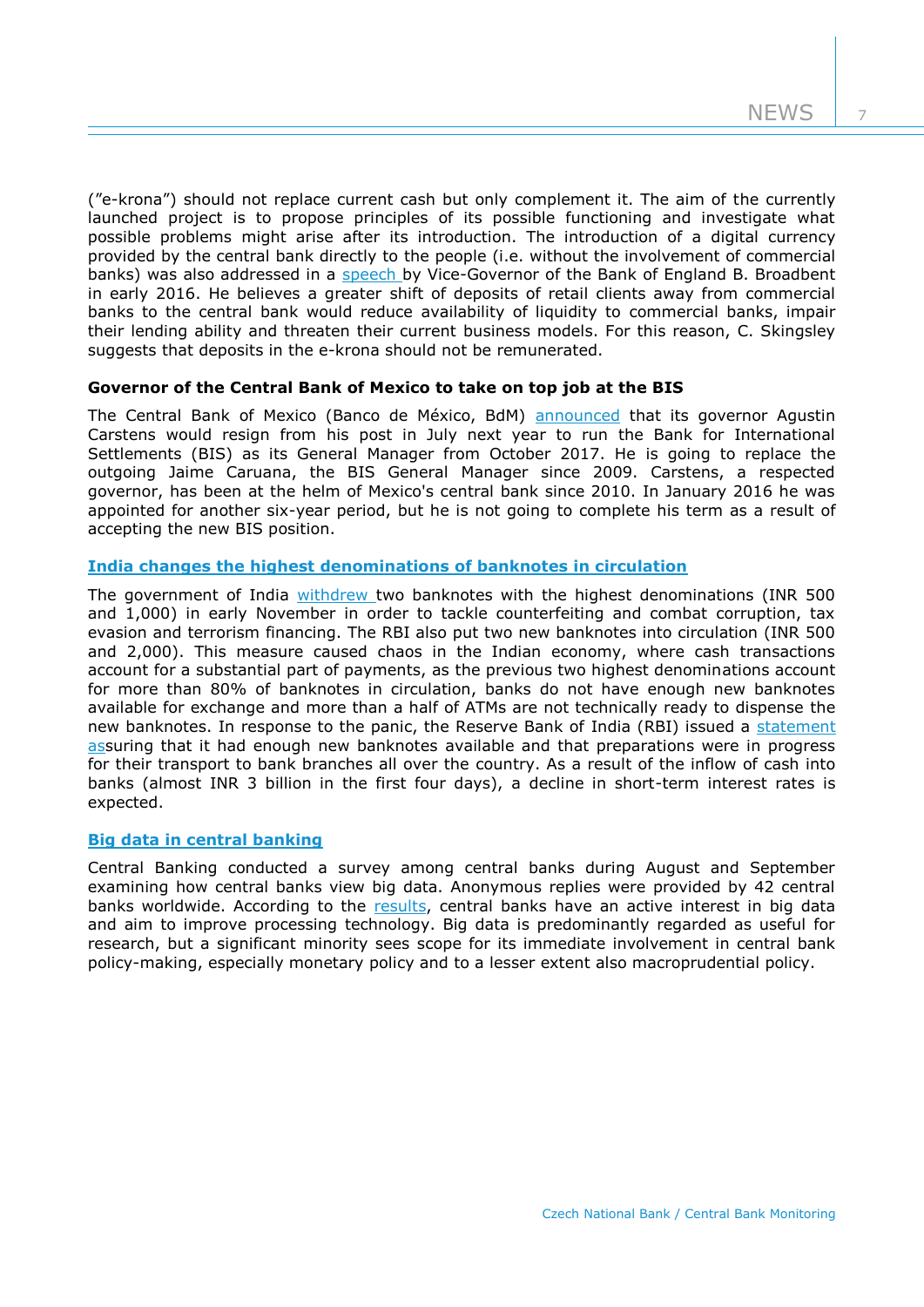## **3. SPOTLIGHT: CLIMATE CHANGE AND THE FINANCIAL SECTOR**

*Until recently, climate change has been viewed as the domain of ecology, and economics mostly took it into account only as a short-term disruption to economic growth in the form of the consequences of extreme climatic phenomena. In recent years, however, there has been a trend (not only) in the financial sector to view climate change also in the long term, to assess its possible impacts and to propose how to contribute to its mitigation. This article sums up the financial world's view.<sup>2</sup>*

Climate change and global warming observed over the past few decades are undisputed from the scientific point of view and markedly visible compared to the previous period. Their consequences include a rise in the sea level and changes in the weather characteristics as well as more frequent occurrence of extreme climatic phenomena. Climate change also seems to increase the correlation between the occurrence of individual phenomena, as shown for instance in the accumulation of storms.

The high and still increasing concentration of greenhouse gases (carbon dioxide in particular) in the atmosphere has been identified as the main cause of global warming. Although the role of human activity in the rising concentration of greenhouse gases is still being discussed ardently and categorically rejected by some parties, governments of an increasing number of states have started to commit to reduce  $CO<sub>2</sub>$  emissions.<sup>3</sup>

## **The effect of climate change on the financial sector – three possible risks**

Climate change affects the financial sector and its stability primarily through the **direct impacts** of more frequent extreme climatic phenomena. They generate higher costs for the insurance sector, which pays damages to clients. According to statistics, the number of weather-related insurance claims has tripled since the 1980s and the related insurance losses adjusted for inflation rose from USD 10 billion a year in the 1980s to around USD 50 billion a year in the last decade. Disasters also reduce the value of investment and the value of collateral held by the banking sector for loans provided.

The insurance sector is already responding to climate-related risks, incorporating them into its models. It increases premiums on certain risks in disaster-prone regions and, ultimately, may cease to provide insurance. Nevertheless, this may negatively affect other financial sector entities, e.g. banks. Lower insurance cover causes the balance sheets of local households and corporations to deteriorate and limits their credit options; should a disaster occur, the probability of default may increase for existing loans.

Larger-scale extreme climatic phenomena may affect the banking sector's ability to lend. If banks themselves are affected, lending may be limited so that banks comply with the

-

<sup>&</sup>lt;sup>2</sup> This issue has been tackled systematically e.g. by the Bank of England (BoE), whose Governor Mark Carney has repeatedly addressed this issue in his speeches. The BoE issued a [paper](http://www.bankofengland.co.uk/research/Pages/workingpapers/2016/swp603.aspx) on this issue in May 2016 (Working Paper 603, "Let's talk about the weather: the impact of climate change on central banks").

<sup>&</sup>lt;sup>3</sup> Climate change has been discussed at the inter-governmental level since 1979. The United Nations Framework Convention on Climate Change was signed in 1992. It has been progressively ratified by individual states, which meet at climate change conferences (Conference of the Parties – COP) where they discuss the mitigation of the impacts of climate change. An agreement to reduce greenhouse gas emissions was approved at the latest conference in Paris in 2015. The agreement took effect on 4 November 2016 after ratification by a sufficient number of countries which undertook to a) hold the increase in the global average temperature to well below 2 °C above pre-industrial levels and to pursue efforts to limit the temperature increase to 1.5 °C above pre-industrial levels; b) increase the ability to adapt to the adverse impacts of climate change and foster climate resilience and low greenhouse gas emissions development, in a manner that does not threaten food production; c) make finance flows consistent with a pathway towards low greenhouse gas emissions and climate-resilient development. Individual countries must submit their intended national determined contributions (INDC) by 2020, in which they set their commitments for the reduction of emissions until 2050. Advanced states are to establish a financial mechanism by 2020 through which at least USD 100 billion will be provided annually to support climate protection in developing countries. (For example, the EU provided EUR 17.6 billion for this purpose in 2015.)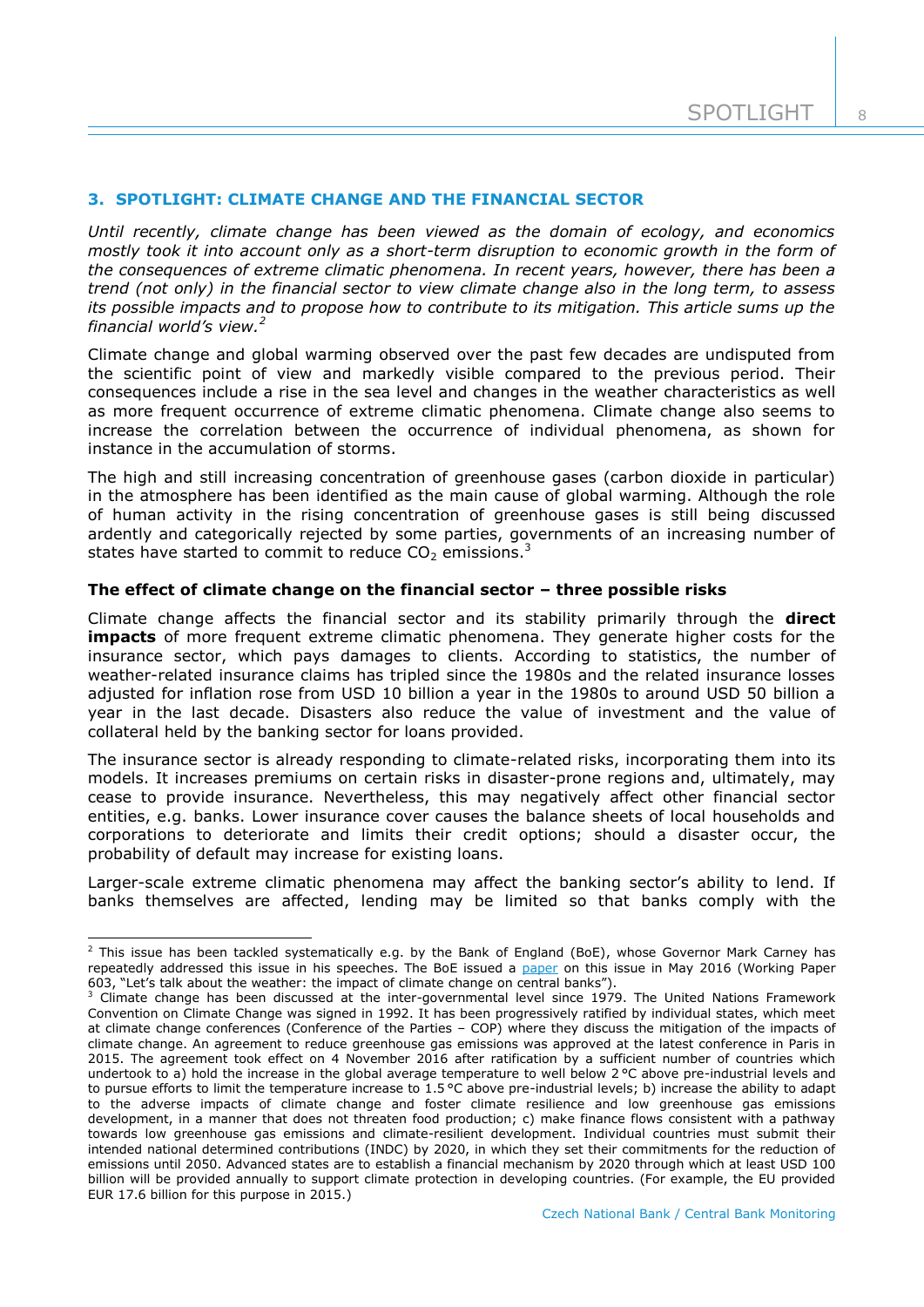$\cup$ 

prescribed capital ratio. Lending in unaffected regions may be reduced due to higher credit exposures in disaster regions. The financial system may also be destabilised due to liquidity hoarding by households and corporations in affected regions.

The second (so far hypothetical) risk related to climate change is the payment of higher compensation from **liability insurance** of clients sued due to their role in the deterioration of the environment – e.g. companies engaged in the mining and oil industries. Legal actions have already been filed against these companies, but the degree of scientific knowledge does not make it possible to prove unambiguously a causal relationship between their activities and global warming. As it is probable that it will be possible to put these accusations on a scientific bases in the course of time, this risk to insurance companies cannot be ignored.

The third risk for the financial sector relates to the **shift to a low-carbon economy** as economies must radically reduce their carbon intensity to reduce greenhouse gas emissions.<sup>4</sup> This shift will be connected with a decline in prices of "carbon assets", $5$  in which e.g. the European financial sector invested around EUR 1 trillion. A gradual and transparent shift will result in a gradual decline in prices of carbon assets, which the financial sector will be able to cope with. However, if the solution is sudden (for example, government policy relating to  $CO<sub>2</sub>$ emissions suddenly tightens strictly), prices of these assets may fall sharply as a result. This will lead to problems in the balance sheets of the financial institutions holding these assets and may result in a surge in corporate problems and bankruptcies in numerous carbon-intensive corporations. In the event of their strong debt, this may pose a threat to financial stability.

The impacts of a sudden fall in prices of carbon assets on the financial sector could be specified by stress tests. However, they cannot be performed at present since non-financial corporations do not publish enough relevant information, such as the carbon intensity of corporate inputs and technology including the costs of their replacement with low-carbon alternatives. Therefore, a framework is being considered to define the necessary information and recommend a frequency of its publication.

An effort to create this framework is [being made](https://www.esrb.europa.eu/pub/pdf/asc/Reports_ASC_6_1602.pdf) for instance by the European Systemic Risk Board (ESRB), which is considering a form of support of voluntary publication of this information by the industry or its enforcement by means of certain regulations. The Financial Stability Board (FSB) set up the Task Force on Climate-related Financial Disclosures [\(TCFD\)](https://www.fsb-tcfd.org/) at the end of 2015, which includes, among others, representatives of industry, financial institutions and climate change experts. The aim of the TCFD is to make recommendations for disclosure of this information by non-financial corporations to creditors and other stakeholders. The TCFD will submit a final report to G20 representatives at the start of 2017.

#### **The effect of climate change on central banking**

-

The impacts of climate change are currently relevant for central banks mainly in cases of larger-scale extreme climatic phenomena, where monetary authorities have to react depending on the nature, extent and expected duration of the impacts of such disasters. Their reactions

<sup>4</sup> It will therefore be necessary to invest more in research, development and innovation in low-carbon technology, enabling sufficient availability (physical and financial) of alternative energy resources, as well as in carbon capture and storage, or re-absorption of CO2 emissions, enabling to use fossil fuels without an increase in emissions. There is a risk that without technological innovation the efforts to comply with the greenhouse gas emission limits will result in slower economic growth.

 $5$  "Carbon assets" mean assets relating to fossil fuels and intensive CO<sub>2</sub> emissions, e.g. equity of corporations whose profits are generated from coal mining. The decline in prices of carbon assets is based on the concept of the carbon budget as defined by the Intergovernmental Panel on Climate Change. The carbon budget basically states the volume of greenhouse gas emissions that can still be released to the atmosphere so that the global temperature does not rise by more than 2 °C. It can be determined in this context that, based on the current technological knowledge, it will be possible to utilise only around one-third of all fossil fuel reserves. In other words, around two-thirds of the reserves (according to some authors up to 88% of coal reserves, 52% of natural gas reserves and 35% of oil reserves) will not be utilised and will lose their value. As a result, the value of the related carbon assets will drop.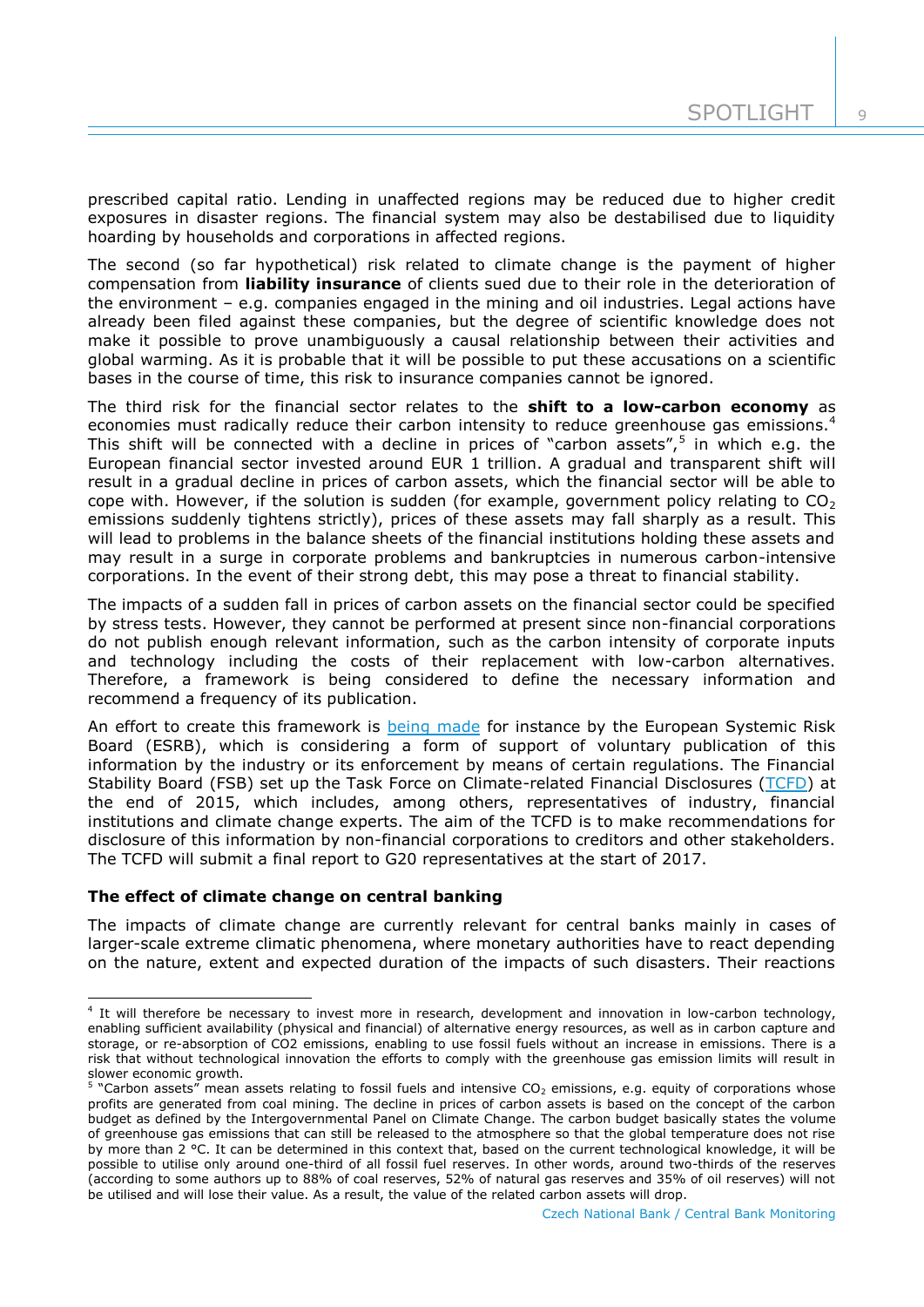are based on the specific macroeconomic situation. For example, in August 2005 the US Fed [implemented](https://www.federalreserve.gov/boarddocs/press/monetary/2005/20050920/) the expected rate increase despite Hurricane Katrina, as it assessed its macroeconomic impacts as being significant but basically only temporary, whereas the Bank of Japan eased monetary policy [in reaction to the large earthquake](https://www.boj.or.jp/en/announcements/release_2011/k110804a.pdf) in March 2011.

As the Bank of England points out,<sup>6</sup> higher volatility of food prices, linked with more frequent extreme climatic phenomena, will also gradually require attention from central banks. Such events have a fundamental effect on the agricultural sector and thereby affect prices of agricultural products. Higher food price volatility will be reflected in higher variability of headline inflation. Central banks will have to deal with this in their monetary policies and communications to maintain sufficient credibility and keep inflation expectations firmly anchored.

## **Green investment**

Investment is an important area where the financial sector may participate in the fight against climate change and the shift to a low-carbon economy. Some large financial institutions have recently undertaken to lower investment in the coal sector and increase investment in the renewable resources sector. However, the total volume of such "green" investment<sup>7</sup> is still very low, accounting for just a fraction of banking transactions. Less than 1% of global bonds are categorised as green bonds. In this context, the International Energy Agency (IEA) estimates that investment of EUR 45 trillion will be needed on the global scale to comply with the global warming limit agreed in Paris.

To support development of ecological investment, the G20 established a study group on green finance [\(GFSG\)](http://unepinquiry.org/g20greenfinancerepositoryeng/) chaired by the British and Chinese central banks. Its goal was to identify potential obstacles to green finance and, based on the experience of the member countries, seek out opportunities for mobilising private capital for green finance. The group's synthesis [report](http://unepinquiry.org/wp-content/uploads/2016/09/Synthesis_Report_Full_EN.pdf) included recommendations on how to create clear rules for green finance, measure the effectiveness of green finance, facilitate sharing of information on ecological risks and support local and global green bond markets.

Besides helping to combat climate change, green investment could have a favourable effect on the global economy. If a large volume of the current excess of global capital is channelled into long-term ecological projects in developing countries (which currently rank on top in terms of carbon intensity of growth and will need about 70% of the total estimated volume of necessary investment), equilibrium interest rates and macroeconomic stability could increase on the global scale.

By contrast, the role of green government investment in the form of subsidies is unclear. In addition to possible market distortions, subsidies may eventually act in a discriminatory manner against correct ecological approaches, as recognised by the [OECD,](http://www.oecd.org/tad/fisheries/environmentallyharmfulsubsidieschallengesforreform.htm?_sm_au_=iqVF4vT022Z302T6) which defined environmentally harmful subsidies. Its procedure for identifying such subsidies was further elaborated by the Institute for European Environmental Policy (IEEP), which [discussed](http://ec.europa.eu/environment/enveco/taxation/pdf/Harmful%20Subsidies%20Report.pdf) selected "green" subsidies and their impacts.

#### **Conclusion – a need to take the long view**

The impacts of climate change are beyond the horizon of those decision-making authorities which primarily monitor the economic cycle, the political cycle or the monetary policy horizon. However, with regard to the potential consequences of climate change, these authorities are

<sup>1</sup> <sup>6</sup> [BoE Working Paper 603](http://www.bankofengland.co.uk/research/Pages/workingpapers/2016/swp603.aspx), "Let's talk about the weather: the impact of climate change on central banks".

<sup>7</sup> The terms "green" investment or "green" finance encompass funding of projects beneficial to the environment in accordance with sustainable development. Such projects include e.g. efforts to reduce air, water or soil pollution, decrease greenhouse gas emissions, increase the energy efficiency of the use of existing natural resources, mitigate the impacts of climate change and adapt to it. Green finance covers both public and private funding.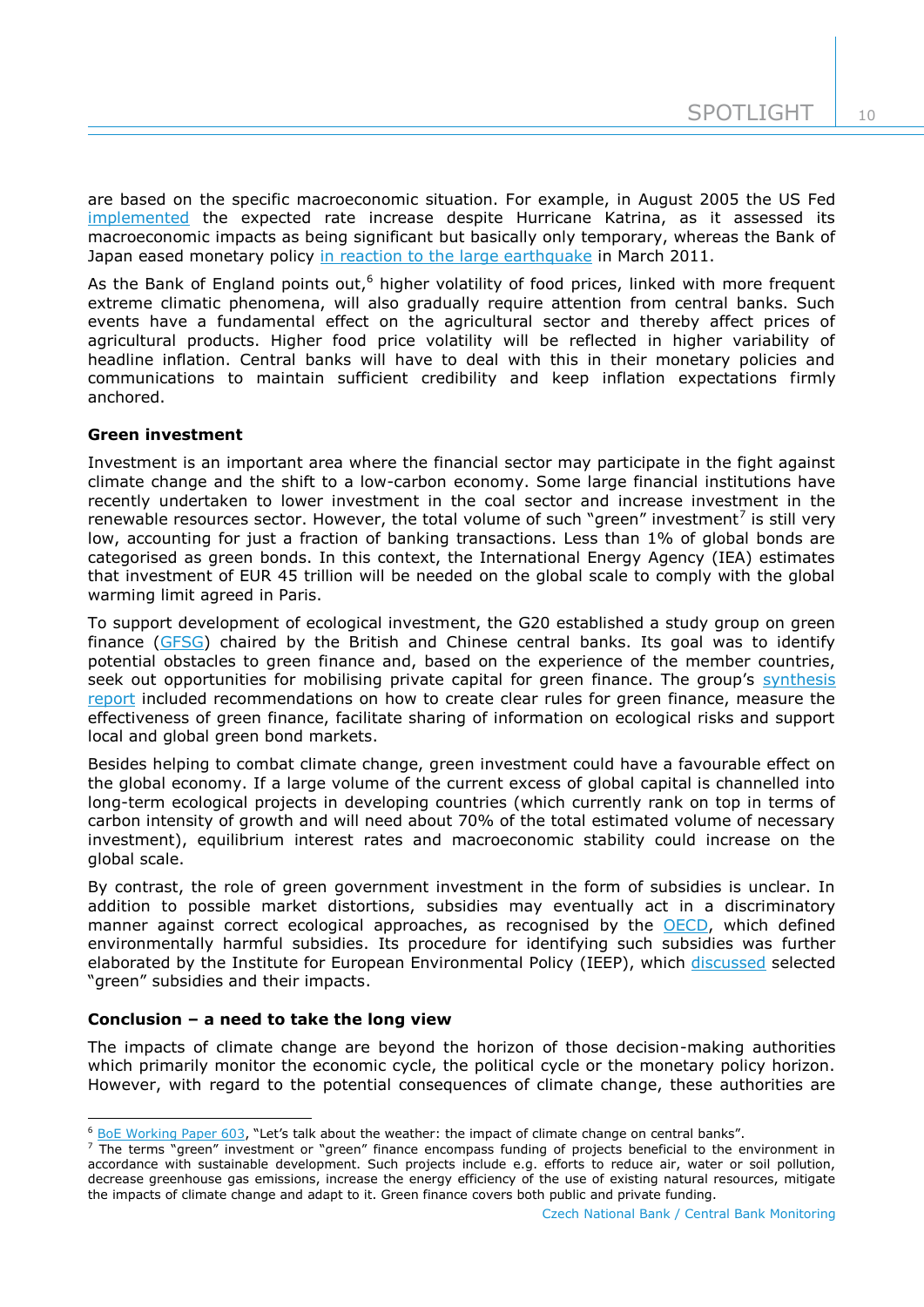already starting to deal with this topic today. The fight against climate change and implementation of the necessary changes is the responsibility of governments. The role of central banks will be to make sure that the financial system is resilient enough during these changes and create a suitable framework to help market participants adjust effectively. This should be ensured by availability and transparency of information on the impacts of climate change on market participants. Such information will also facilitate the assessment of the ability of financial institutions to cope with climate change. At the same time, the financial system and other authorities must prepare for an expansion of investment in low-carbon technology. The switch to a low-carbon economy and greater use of renewable resources is not easy and results will take long to become visible. However, it is clear that if the switch starts early – and therefore is gradual and predictable – the market can adjust. This is the path chosen by the Paris agreement and supported by many central bankers in their speeches.<sup>8</sup>

-

<sup>&</sup>lt;sup>8</sup> Speeches on this topic were delivered e.g. by the Governor of the Bank of England Mark Carney [\(September 2015,](http://www.bankofengland.co.uk/publications/Documents/speeches/2015/speech844.pdf) [September 2016\)](http://www.bankofengland.co.uk/publications/Documents/speeches/2016/speech923.pdf), the Governor of the Banque de France Villeroy de Galhau [\(November 2015\)](http://www.bis.org/review/r151229f.htm) and the Governor of the Bank of Finland Erkki Liikanen [\(March 2016\)](http://www.suomenpankki.fi/en/suomen_pankki/ajankohtaista/tiedotteet/Pages/tiedote06_2016.aspx). The topic was also discussed e.g. by the Dutch central bank (March [2016\)](http://www.dnb.nl/en/news/news-and-archive/dnbulletin-2016/dnb338533.jsp).